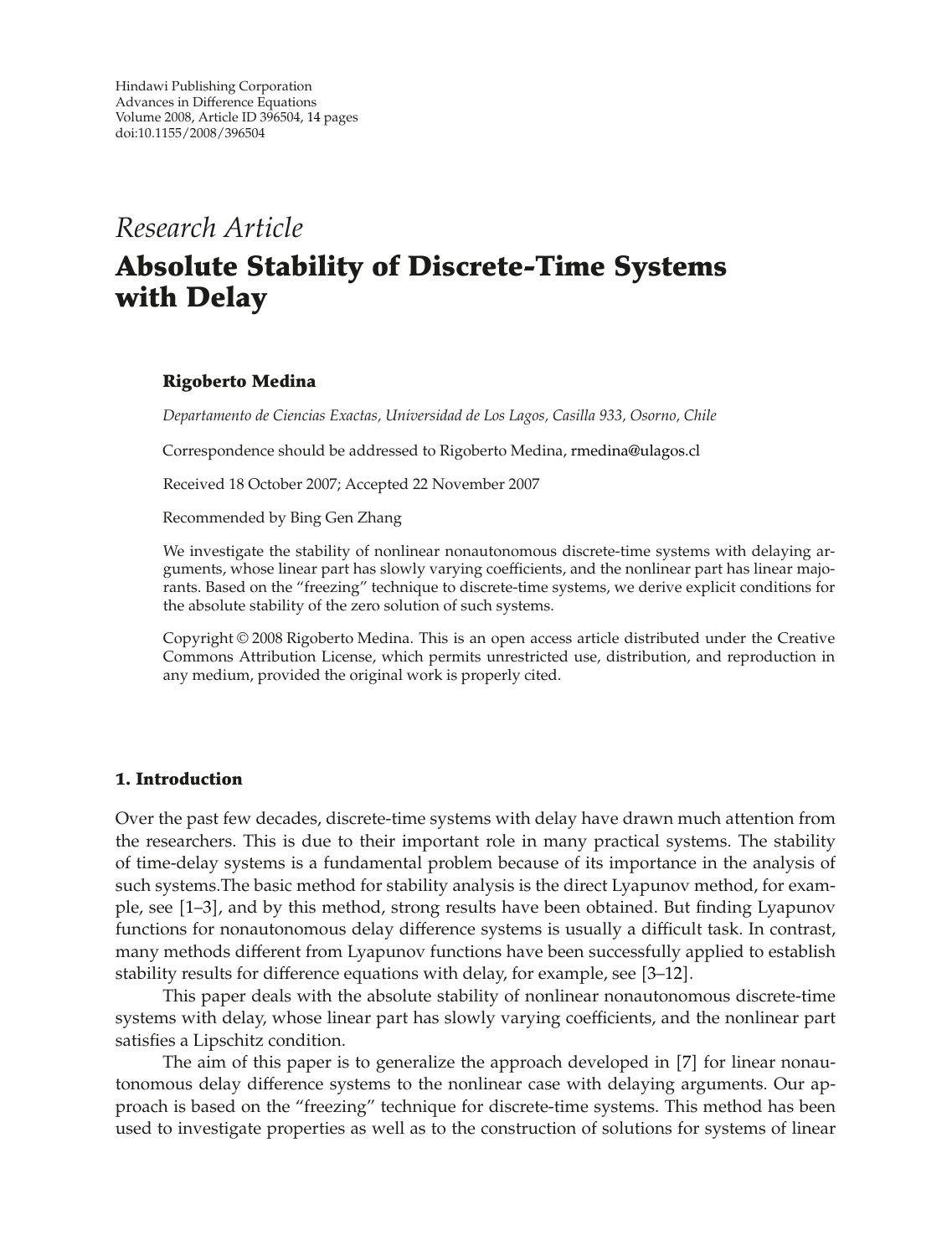differential equations. So, it is commonly used in analysing the stability of slowly varying initial-value problems as well as solving them, for example, see [13, 14]. However, its use to difference equations is rather new  $[7]$ . The stability conditions will be formulated assuming that we know the Cauchy solution (fundamental solution) of the unperturbed system.

The paper is organized as follows. After some preliminaries in Section 2, the sufficient conditions for the absolute stability are presented in Section 3. In Section 4, we reduce a delay difference system to a delay-free linear system of higher dimension, thus obtaining explicit stability conditions for the solutions.

#### **2. Preliminaries**

Let N denote the set of nonnegative integers. Given a positive integer  $n$ , denote by  $C^n$  and  $M_n$ the *n*-dimensional space of complex column vectors and the set of  $n \times n$  matrices with complex entries, respectively. If  $\|\cdot\|$  is any norm on  $C^n$ , the associated induced norm of a matrix  $A \in M_n$ is defined by

$$
||A|| = \sup_{x \in C^n} \frac{||Ax||}{||x||}.
$$
 (2.1)

Consider the nonlinear discrete-time system with multiple delays of the form

$$
x(k+1) = \sum_{l=0}^{m} A_l(k)x(k-l) + F(k, x(k), x(k-1), \dots, x(k-m)),
$$
 (2.2)

where  $m \ge 1$  is an integer  $x(k) \in C^n$  and  $A_i(k) \in M_n$   $(j = 0, 1, \ldots, m)$ .

We will consider (2.2) subject to the initial conditions

$$
x(k) = \varphi(k), \quad \text{for } -m \le k \le 0,
$$
\n<sup>(2.3)</sup>

where  $\varphi$  is a given vector-valued function, that is,  $\varphi(k) \in C^n$ .

Throughout the paper, we will assume that the variable matrices  $A_i(\cdot)$  ( $i = 0, 1, \ldots, m$ ) have the properties

$$
||A_j(k) - A_j(s)|| \le q_j |k - s|, \quad (q_j = \text{const.} \ge 0; k, s \in \mathbb{N}),
$$
 (2.4)

$$
\sup_{s \in \mathbb{N}} \sum_{j=0}^{m} \|A_j(s)\| < \infty. \tag{2.5}
$$

In addition,  $F : \mathbb{N} \times C^{n(m+1)} \to C^n$  is a given function satisfying the growth condition

$$
||F(k, z_0, z_1, \dots, z_m)|| \le \sum_{j=0}^m r_j ||z_j||,
$$
\n(2.6)

where  $\gamma_i = \text{const.} \geq 0; j \in \mathbb{N}; z_j \in C^n, j = 0, 1, ..., m.$ 

*Definition 2.1.* The zero solution of (2.2) is *absolutely stable* in the class of nonlinearities (2.6) if there is a positive constant  $M_0$ , independent of *F* (but dependent on  $q_0, q_1, \ldots, q_m$ ), such that

$$
\|x(k)\| \le M_0 \max_{-m \le s \le 0} \|\varphi(s)\|, \quad s \in \mathbb{N} \tag{2.7}
$$

for any solution  $x(k)$  of (2.2) with the initial conditions (2.3).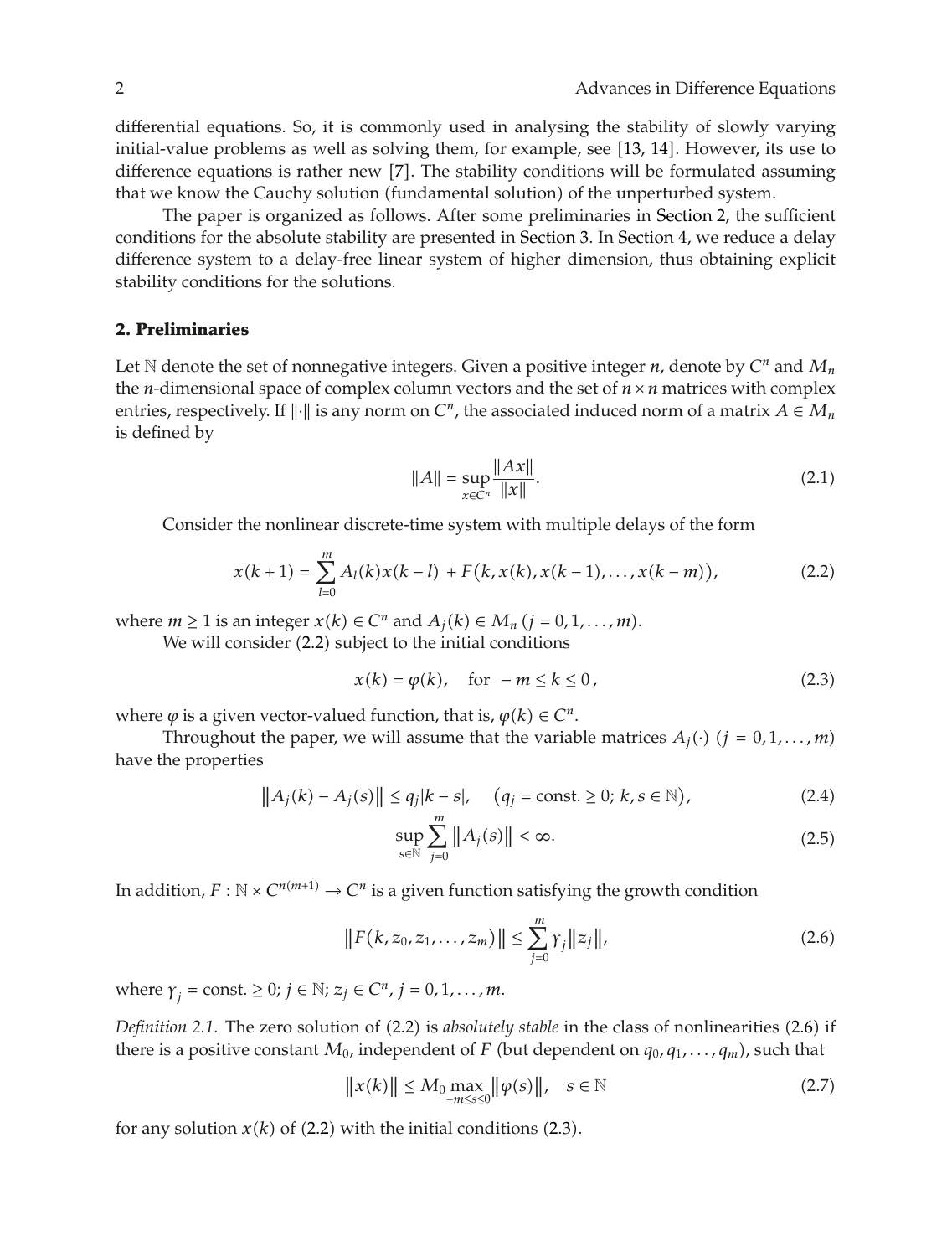It is clear that every solution  $\{x(k)\}\$  of the initial-valued problem (2.2)-(2.3) exists, is unique and can be constructed recursively from  $(2.2)$ .

Put

$$
L(s)x(k) = \sum_{l=0}^{m} A_l(s)x(k-l); \quad k, s \in \mathbb{N}.
$$
 (2.8)

The stability conditions for (2.2) will be formulated in terms of the Cauchy function *G* (the fundamental solution) of

$$
x(k+1) - L(s)x(k) = 0
$$
\n(2.9)

defined as follows. For a fixed *s* ∈ N, let  $\{G(k, s)\}_{k=s-m}^{\infty}$  be the solution of (2.9) with initial conditions

$$
G(k, s) = \begin{cases} 0 & \text{for } s - m \le k \le s - 1, \\ 1 & \text{for } k = s. \end{cases}
$$
 (2.10)

Since the coefficients of (2.9) are constants for fixed  $s \in \mathbb{N}$ , then the Cauchy function of (2.9) has the form

$$
G(k, s) = v(k - s), \quad \text{for } k \ge s - m,
$$
\n
$$
(2.11)
$$

where  $v$  is the solution of  $(2.9)$  with the initial conditions

$$
v(k) = \begin{cases} 0, & \text{for } -m \le k \le -1, \\ 1 & \text{for } k = 0. \end{cases}
$$
 (2.12)

In order to state and prove our main results, we need some suitable lemmas and theorems.

**Lemma 2.2** (see [7]). *The solution*  $\{x(k)\}_{k=k_0-m}^{\infty}$  *of* 

$$
x(k+1) = \sum_{l=0}^{m} A_l(k)x(k-l) + f(k),
$$
\n(2.13)

*where*  $f : \mathbb{N} \to \mathbb{C}^n$  *is a given function, subject to the initial conditions* 

$$
x(k) = \varphi(k), \quad \text{for } k_0 - m \le k \le k_0,
$$
\n
$$
(2.14)
$$

*has the form*

$$
x(k) = y(k) + \sum_{j=k_0}^{k-1} G(k, j+1) f(j), \quad \text{for } k \ge k_0
$$
 (2.15)

*where G is the Cauchy function of* 2.9 *and* {*yk*}∞ *<sup>k</sup>k*0−*<sup>m</sup> is the solution of the homogeneous equation*

$$
x(k+1) = \sum_{l=0}^{m} A_l(k)x(k-l)
$$
 (2.16)

*with the same initial conditions:*

$$
y(k) = \varphi(k)
$$
, for  $k_0 - m \le k \le k_0$ . (2.17)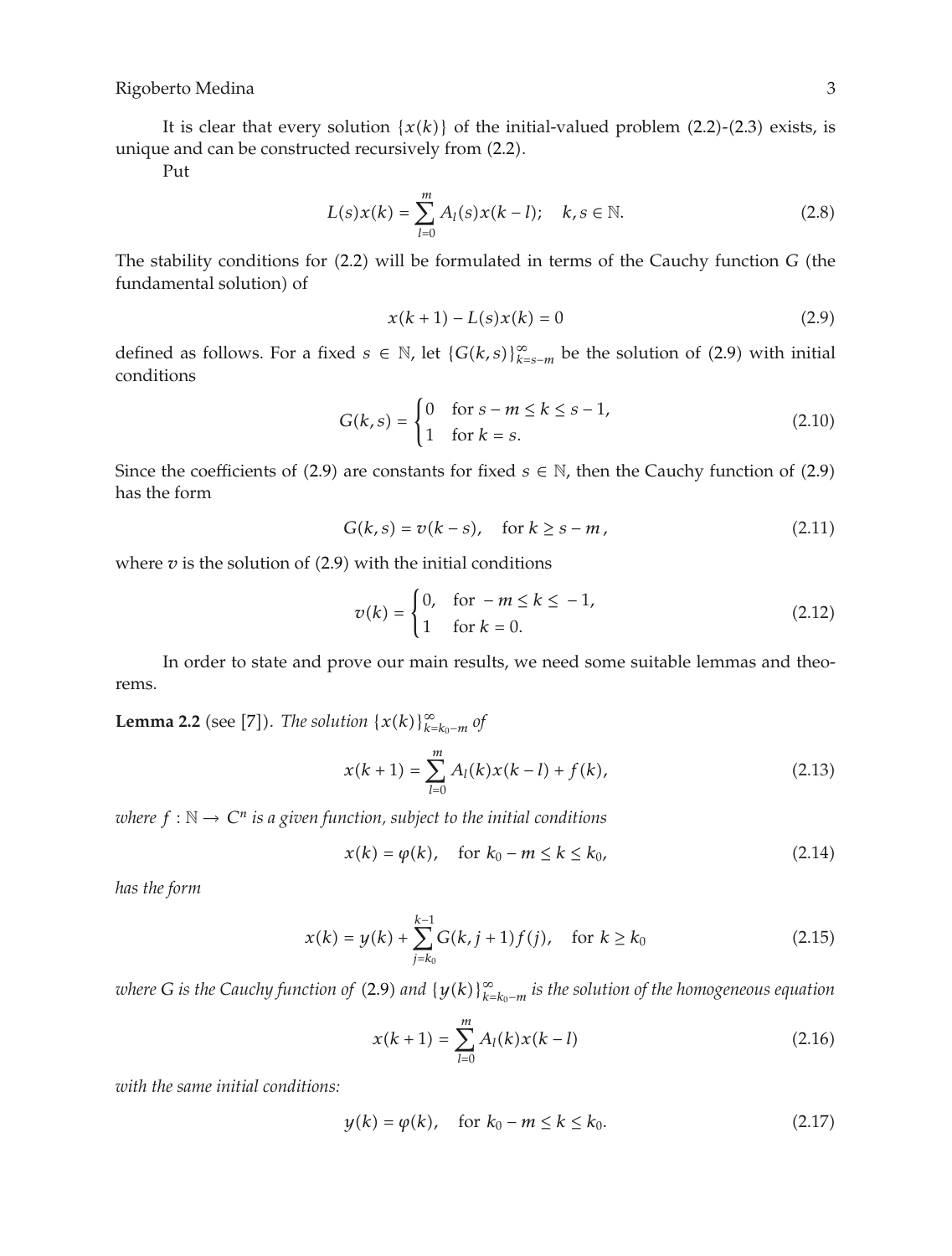**Lemma 2.3** (see [7]). The solution  $\{y(k)\}_{k=k_0-m}^{\infty}$  of (2.16) with initial conditions (2.14) has the form

$$
y(k) = G(k, k_0)\varphi(k_0) + \sum_{i=1}^{m} \sum_{j=k_0}^{k_0+i-1} A_i(j)G(k, j+1)\varphi(j-i), \quad k \ge k_0.
$$
 (2.18)

In [7], was established the following stability result in terms of the Cauchy solution *G* of  $(2.9).$ 

**Theorem 2.4** (see [7]). Let the inequality

$$
||G(k,s)|| \le N\eta^k \quad (k,s \in \mathbb{N})
$$
\n(2.19)

*holds with constant*  $\eta \in (0,1)$ *, and N independent* of *s. If in addition, conditions* (2.4)*,* (2.5)*, and*  $N\tilde{q} < (1 - \eta)^2$  are fulfilled, then (2.16) is stable.<br>*Our nurnose is to generalize this result to* 

*Our purpose is to generalize this result to the nonlinear problem (2.2)-(2.3).* 

**Lemma 2.5** (see [9]). Let  ${g(k)}_{k=k_0}^{\infty}$  be a sequence of positive numbers such that

$$
\sum_{j=k_0}^{k-1} \frac{g(k)}{g(j+1)} \le \Gamma \quad \text{for } k \ge k_0 \tag{2.20}
$$

*where*  $Γ > 0$  *is a constant. Then there exist constants*  $α > 0$  *and*  $λ ∈ (0,1)$  *such that* 

$$
g(k) \le \alpha \lambda^{k-k_0} \quad \text{for } k \ge k_0. \tag{2.21}
$$

#### **3. Main results**

Now, we establish the main results of the paper, which will be valid for a family  $\{A_j(k)\}_{k=0}^{\infty}$ <br>(*j* = 0,1,...,*m*) of slowly varying matrices. Let  $\tilde{q} = \sum_{i=0}^{m} q_i$  and  $\tilde{\gamma} = \sum_{i=0}^{m} \gamma_i$ . With the notation

$$
\psi(k) = \sup_{s \in \mathbb{N}} \|G(k, s)\|,\tag{3.1}
$$

assume that

$$
\widetilde{\psi}_0 = \sum_{k=0}^{\infty} \psi(k) < \infty, \qquad \widetilde{\psi}_1 = \sum_{k=1}^{\infty} k \psi(k) < \infty. \tag{3.2}
$$

Consider the equation

$$
x(k+1) - L(k)x(k) = f(k),
$$
\n(3.3)

where  $f : \mathbb{N} \to \mathbb{C}^n$  is a bounded function such that

$$
||f||_{\infty} = \sup_{k \in \mathbb{N}} ||f(k)|| < \infty.
$$
 (3.4)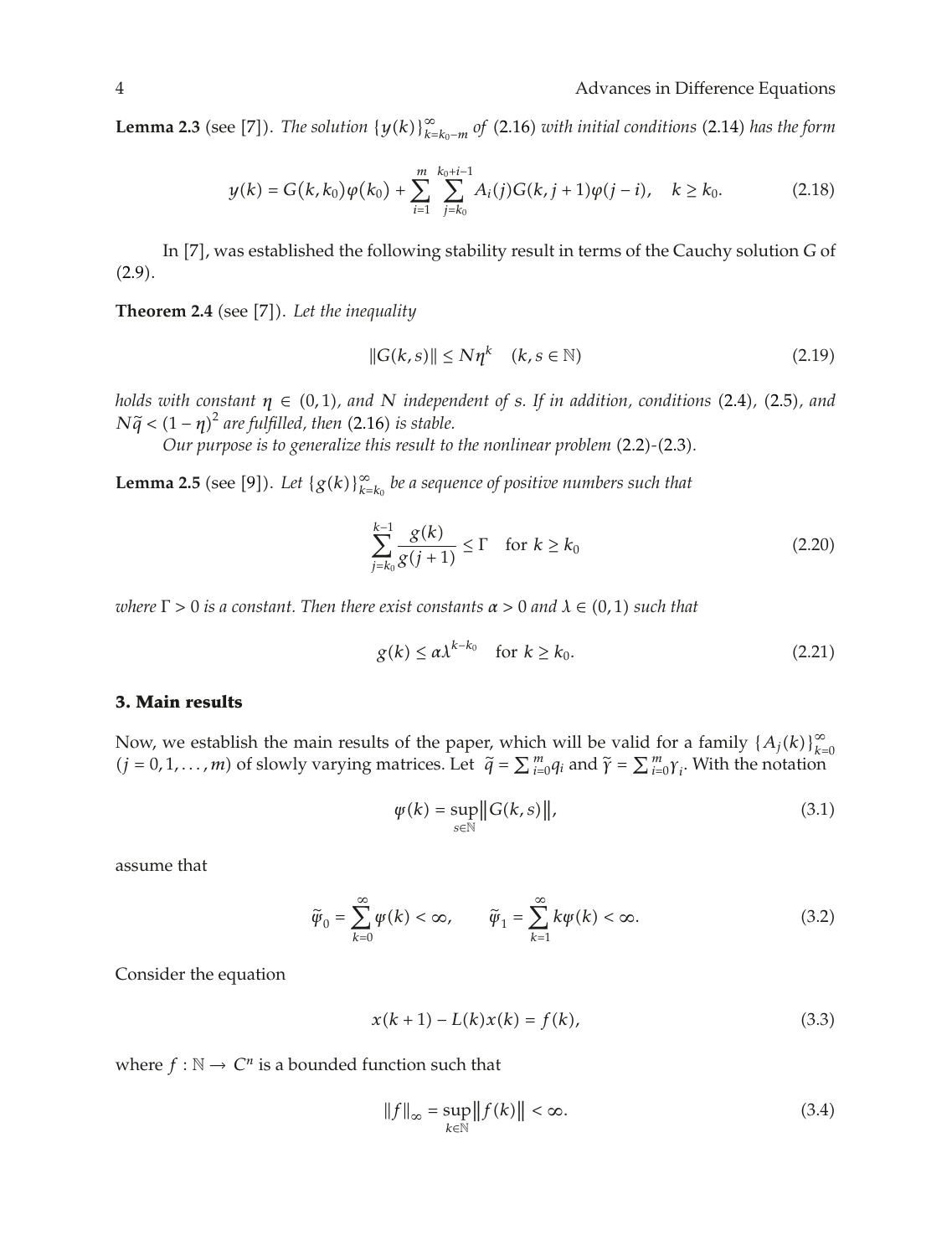**Theorem 3.1.** *Under conditions* (2.4) and (2.5), let the inequality

$$
\tilde{q}\tilde{\psi}_1 < 1\tag{3.5}
$$

*holds. Then for any solution*  $x(k)$  *of problem* (2.13)–(2.3), the estimate

$$
||x(k)|| \le C_0 ||\varphi|| + \tilde{\varphi}_0 \left(1 - \tilde{q}\tilde{\varphi}_1\right)^{-1} ||f||_{\infty},
$$
\n(3.6)

*is valid, where*  $C_0 = \text{const.}$ *, and*  $\|\varphi\| = \max_{-m \leq k \leq 0} \|\varphi(k)\|.$ 

*Proof.* Fix  $s \geq 0$  and rewrite (3.3) in the form

$$
x(k+1) - L(s)x(k) = (L(k) - L(s))x(k) + f(k).
$$
 (3.7)

Making

$$
H(k,s) = (L(k) - L(s))x(k) + f(k),
$$
\n(3.8)

we get

$$
x(k+1) - L(s)x(k) = H(k, s).
$$
 (3.9)

A solution of the latter equation, subject to the initial conditions (2.3), can be represented as

$$
x(k) = y_s(k) + \sum_{j=0}^{k-1} G(k-j-1)H(j,s), \quad k \ge 0,
$$
\n(3.10)

where  $y_s(k)$  is the solution of the homogeneous equation (2.9) with initial conditions (2.3). Since  $y_s(k)$  is a solution of (2.9), we can write

$$
y_s(k) = G(k,0)\varphi(0) + \sum_{i=0}^{m} A_i(s) \sum_{j=0}^{i-1} G(k-j-1)\varphi(j-i)
$$
  
=  $G(k,0)\varphi(0) + \sum_{i=0}^{m} A_i(s) \sum_{\tau=-i}^{-1} G(k-\tau-i-1)\varphi(\tau).$  (3.11)

This relation and (2.5) yield

$$
||y_s(k)|| \le c_1 < \infty \quad (c_1 = \text{const.}; \ k, s \ge 0), \tag{3.12}
$$

since the Cauchy function is bounded by (3.2). Moreover,

$$
c_1 \le c_2 \max_{-m \le k \le 0} \|\varphi(k)\| \quad (c_2 = \text{const.}).
$$
 (3.13)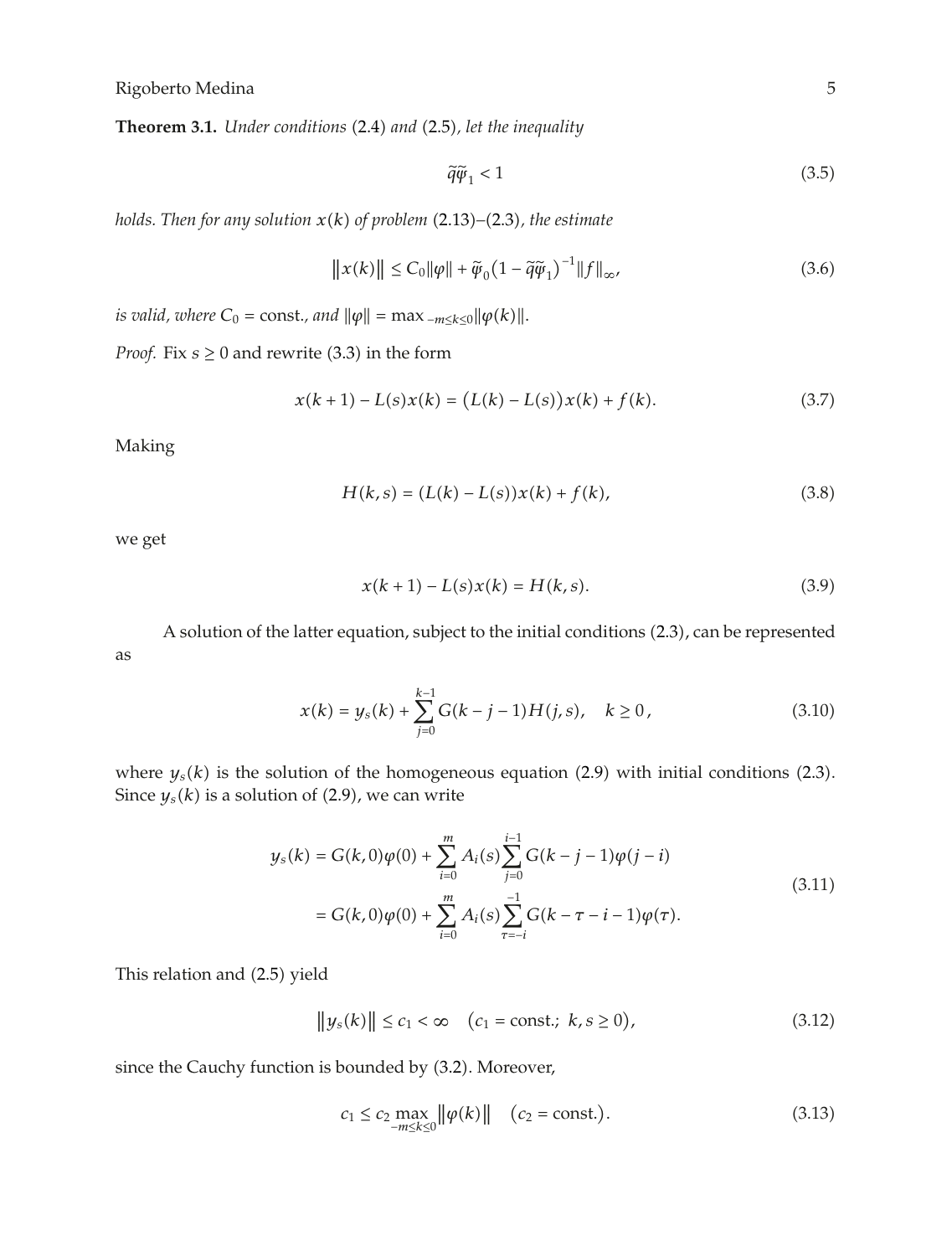From  $(3.10)$ , it follows that

$$
||x(k)|| \le ||y_s(k)|| + \sum_{j=0}^{k-1} ||G(k - j - 1)|| ||H(j, s)||
$$
  

$$
\le c_1 + \sum_{j=0}^{k-1} ||G(k - j - 1)|| ||H(j, s)||.
$$
 (3.14)

According to (2.4), we have

$$
||H(j,s)|| \leq \sum_{k=0}^{m} ||(A_k(j) - A_k(s)x(j-k)) + f(j)||
$$
  
\n
$$
\leq \sum_{k=0}^{m} ||A_k(j) - A_k(s)|| ||x(j-k)|| + ||f||_{\infty}
$$
\n
$$
\leq \sum_{k=0}^{m} q_k |j-s| ||x(j-k)|| + ||f||_{\infty}.
$$
\n(3.15)

Take  $k = s$ . Then, by the estimate

$$
\sum_{j=0}^{k-1} \psi(k-j-1) \|f(j)\| \le c(f) \equiv \tilde{\psi}_0 \|f\|_{\infty},
$$
\n(3.16)

it follows that

$$
||x(k)|| \le c_1 + c(f) + \sum_{j=0}^{k-1} \psi(k-j-1) \left( \sum_{i=0}^{m} q_i |k-j| ||x(j-i)|| \right)
$$
  
 
$$
\le c_1 + c(f) + \sum_{i=0}^{m} q_i \sum_{z=-i}^{k-i-1} \psi(k-z-i) |k-z-i||x(z)||.
$$
 (3.17)

Hence,

$$
||x(k)|| \le \sum_{i=0}^{m} q_i \sum_{z=0}^{k-i-1} \psi(k-z-i)|k-z-i|| |x(z)|| + c_3(f), \qquad (3.18)
$$

where

$$
c_3(f) = c_1 + c(f) + \sup_{k \in \mathbb{N}} \sum_{i=0}^{m} q_i \sum_{z=-i}^{0} \psi(k - z - i) |k - z - i| \|\varphi(z)\|.
$$
 (3.19)

Making

$$
M(k_0) = \max_{0 \le k \le k_0} ||x(k)||, \tag{3.20}
$$

we obtain

$$
M(k_0) \le c_3(f) + M(k_0) \sum_{i=0}^{m} q_i \sum_{z=0}^{k-i-1} \psi(k-z-i)|k-z-i|
$$
  
 
$$
\le c_3(f) + M(k_0)\tilde{q}\tilde{\psi}_1.
$$
 (3.21)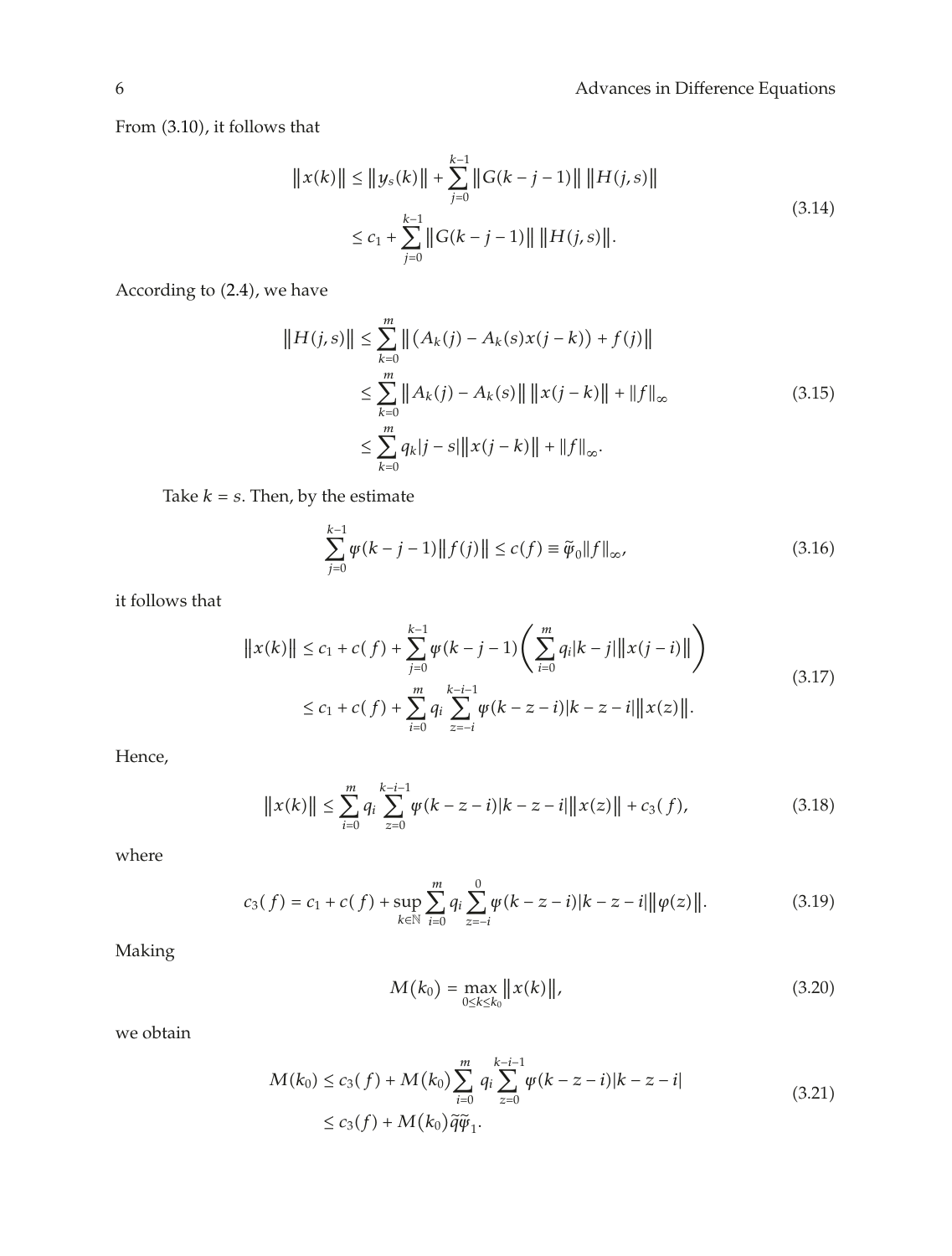Condition (3.5) implies the inequality

$$
M(k_0) \le c_3(f) \left(1 - \tilde{q}\tilde{\psi}_1\right)^{-1}.\tag{3.22}
$$

Since  $k_0$  is arbitrary, we obtain the estimate

$$
\sup_{k\geq 0} \|x(k)\| \leq c_3(f) \left(1 - \tilde{q}\tilde{\psi}_1\right)^{-1}.
$$
\n(3.23)

Further,

$$
c_3(f) \le c_4 \max_{-m \le k \le 0} \left\| \varphi(k) \right\| + \widetilde{\varphi}_0 \left\| f \right\|_{\infty}; \quad \text{(} c_4 = \text{const.}\text{)}. \tag{3.24}
$$

This yields the required result.

**Corollary 3.2.** *Under conditions* (2.4) and (2.5), let the inequality

$$
||G(k,s)|| \le N\eta^k \quad (k,s \in \mathbb{N})
$$
\n(3.25)

*hold, with constants*  $\eta \in (0,1)$  *and N independent of s. If, in addition,* 

$$
N\tilde{q} < (1 - \eta)^2. \tag{3.26}
$$

*Then, any solution*  $x(k)$  *of*  $(2.13)$ – $(2.3)$  *satisfies the estimate* 

$$
||x(k)|| \le b_0 ||\varphi|| + \frac{N}{1-\eta} \left(1 - \frac{N}{(1-\eta)^2} \tilde{q}\right)^{-1} ||f||_{\infty},
$$
\n(3.27)

 $where \|\varphi\| = \max_{-m \le k \le 0} \|\varphi(k)\|$ , and  $b_0 = \text{const.}$ 

Proof. Under condition (3.25), we obtain

$$
\widetilde{\varphi}_0 \le N \sum_{k=0}^{\infty} \eta^k = \frac{N}{1 - \eta'},
$$
\n
$$
\widetilde{\varphi}_1 \le N \sum_{k=0}^{\infty} k \eta^k = \frac{N}{(1 - \eta)^2}.
$$
\n(3.28)

 $\overline{\phantom{a}}$ 

Now, Corollary 3.2 yields the following result.

**Theorem 3.3.** *Let the conditions* 2.4*,* 2.5*,* 2.6*,* 3.25*, and, in addition,*

$$
N\left(\frac{\tilde{\gamma}}{1-\eta}+\frac{\tilde{q}}{(1-\eta)^2}\right)<1.\tag{3.29}
$$

*hold. Then, the zero solution of* (2.2)-(2.3) *is absolutely stable in the class of nonlinearities in* (2.6).

 $\Box$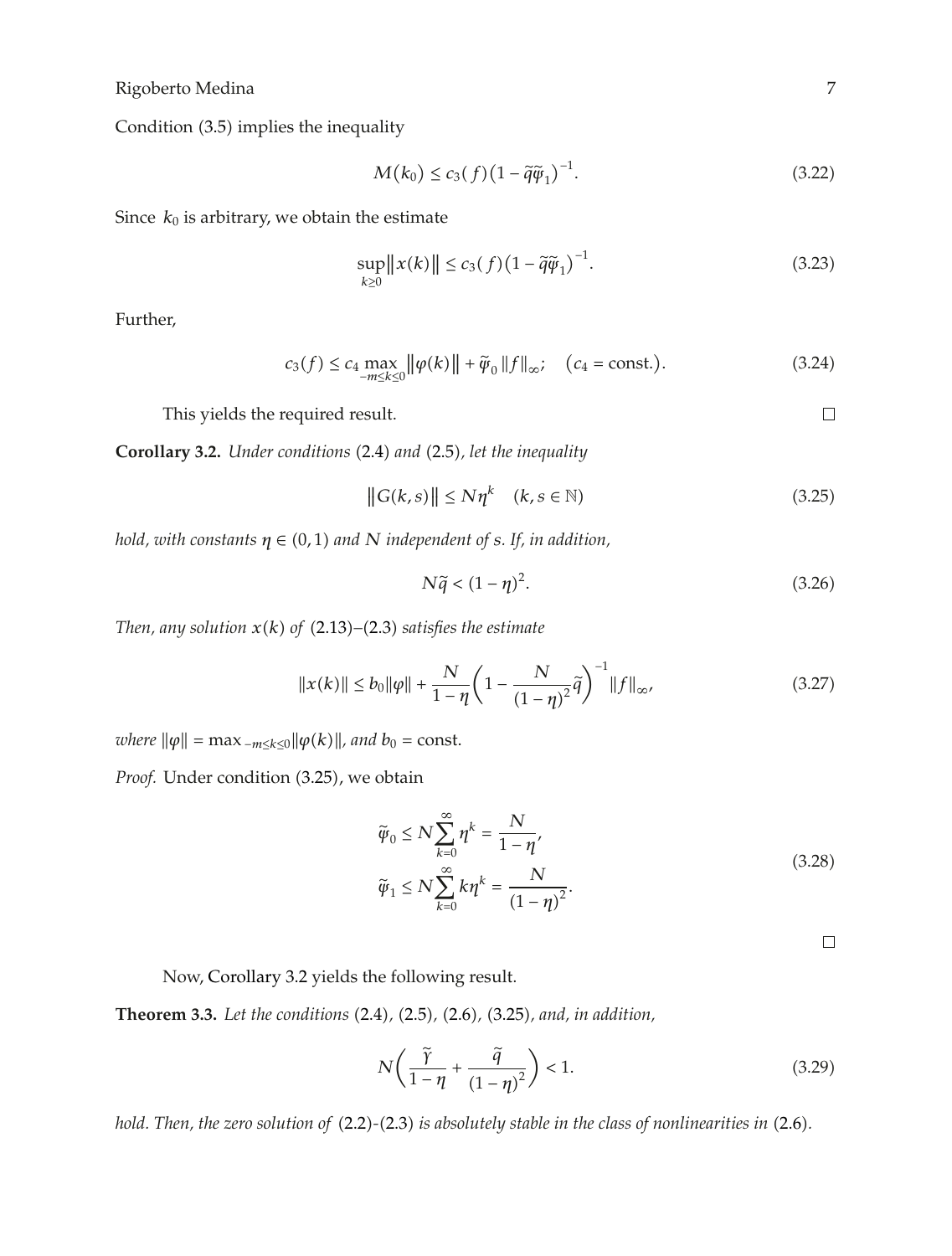*Proof.* Condition (3.29) implies the inequality (3.26), and in addition

$$
\frac{\widetilde{\gamma}N}{1-\eta} \left(1 - \frac{N\widetilde{q}}{(1-\eta)^2}\right)^{-1} < 1. \tag{3.30}
$$

By  $(2.6)$ , we obtain

$$
||F(k, x(k), x(k-1), \dots, x(k-m))|| \leq \tilde{\gamma} ||x||_{[-m,\infty)} \leq \tilde{\gamma} (||x||_{[0,\infty)} + ||\varphi||),
$$
 (3.31)

where *x(k)* is a solution of (2.2) and  $[-m, \infty) := \{-m, -m+1, \ldots, 0, 1, \ldots\}$ .

Let

$$
f(k) = F(k, x(k), x(k-1), \dots, x(k-m)),
$$
\n(3.32)

then  $(2.2)$  takes the form  $(3.3)$ . Thus, Corollary 3.2 implies

$$
||x(k)|| \le b_0 ||\varphi|| + \frac{N}{1-\eta} \left(1 - \frac{N}{(1-\eta)^2} \tilde{q}\right)^{-1} (||x||_{[0,\infty)} + ||\varphi||). \tag{3.33}
$$

Thus, condition (3.29) implies

$$
||x(k)|| \le M_0 ||\varphi|| \left[ 1 - \frac{\tilde{\gamma} N}{1 - \eta} \left( 1 - \frac{N\tilde{q}}{(1 - \eta)^2} \right)^{-1} \right]^{-1},
$$
\n(3.34)

where

$$
M_0 = b_0 + \frac{\tilde{\gamma} N}{1 - \eta} \left( 1 - \frac{N\tilde{q}}{(1 - \eta)^2} \right)^{-1}.
$$
 (3.35)

This fact proves the required result.

*Remark 3.4.* Theorem 3.3 is exact in the sense that if (2.2) is a homogeneous linear stable equation with constant matrices  $A_i(k) \equiv A_i$ , then  $\tilde{q} = \tilde{\gamma} = 0$ , and condition (3.29) is always fulfilled.

It is somewhat inconvenient that to apply either condition  $(3.26)$  or  $(3.29)$ , one has to assume explicit knowledge of the constants *N* and *η*. In the next theorem, we will derive sufficient conditions for the exponential growth of the Cauchy function associated to  $(2.9)$ . Thus, our conditions may provide a useful tool for applications.

**Theorem 3.5** (see [7]). Assume that the Cauchy function  $G(k, k_0)$  of (2.9) satisfies

$$
\sum_{j=k_0}^{k-1} \frac{\|G(k, k_0)\|}{\|G(j+1, k_0)\|} \le \Gamma \quad \text{for } k \ge k_0,
$$
\n(3.36)

*where*  $Γ > 0$  *is a constant. Then there exist constants*  $β > 0$  *and*  $0 < λ < 1$  *such that* 

$$
||G(k, k_0)|| \le \beta \lambda^{k - k_0} \quad \text{for } k \ge k_0. \tag{3.37}
$$

 $\Box$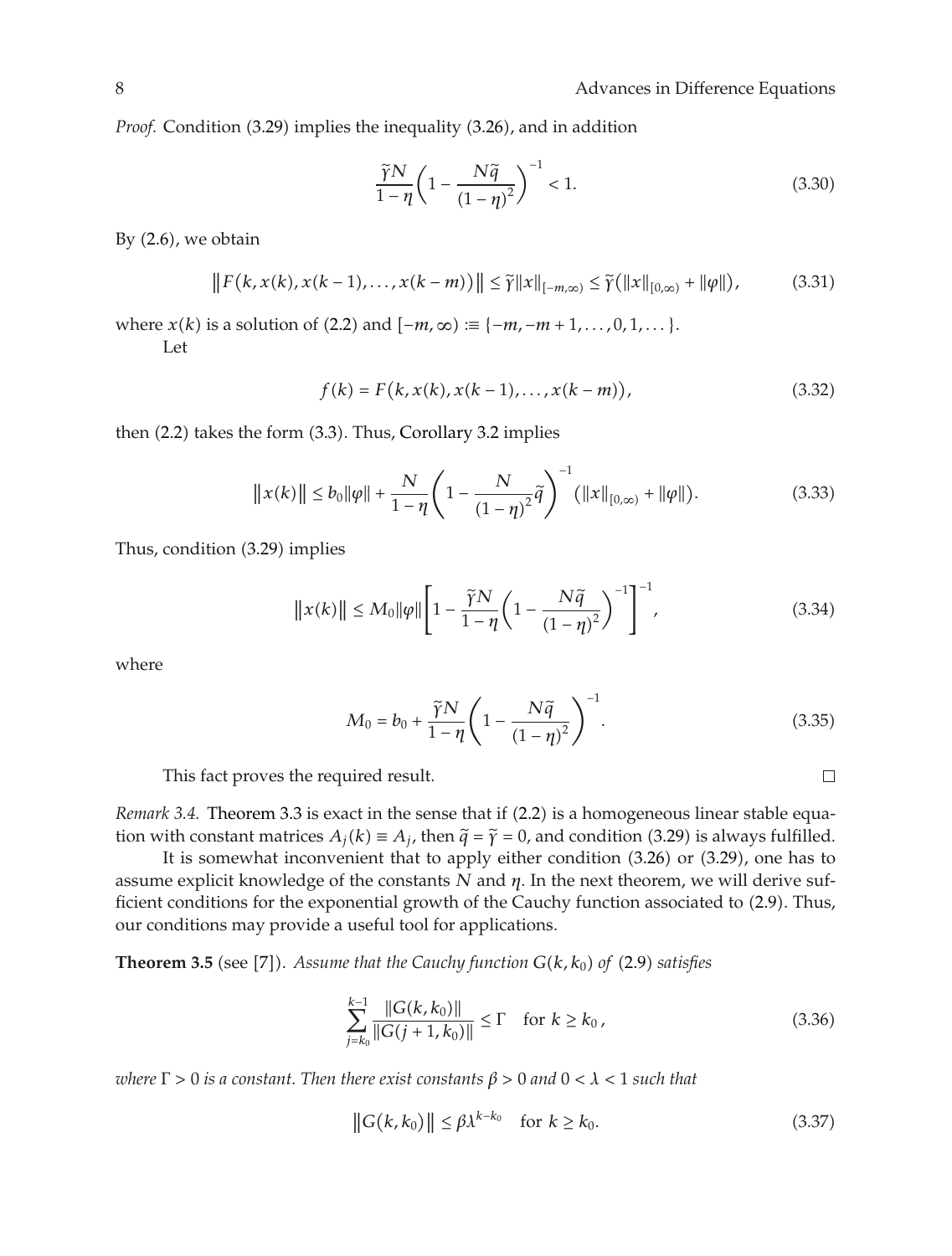Now, we will consider the homogeneous equation (2.16), thus establishing the following consequence of Theorem 3.3.

**Corollary 3.6.** *Let conditions* (2.4), (2.5), (3.25), and, in addition,

$$
\frac{N\tilde{q}}{\left(1-\eta\right)^2} < 1\tag{3.38}
$$

*hold. Then the zero solution of*  $(2.16)–(2.3)$  *is absolutely stable.* 

*Example 3.7.* Consider the following delay difference system in the Euclidean space  $R^2$ :

$$
x(k+1) = A_0(k)x(k) + A_1(k)x(k-1) + F(k, x(k), x(k-1)), \quad k \in \mathbb{N},
$$
 (3.39)

where

$$
A_0(k) = \begin{pmatrix} a_0(k) & b_0(k) \\ c_0(k) & 0 \end{pmatrix}, \qquad A_1(k) = \begin{pmatrix} a_1(k) & b_1(k) \\ c_1(k) & d_1(k) \end{pmatrix}, \tag{3.40}
$$

and  $x(k) \in R^2$ . And  $a_i(k)$ ,  $b_i(k)$ ,  $c_i(k)$ ,  $d_i(k)$ ,  $i = 0, 1$ , are positive bounded sequences with the following properties:  $||A_0(k+1) - A_0(k)|| \le q_0$  and  $||A_1(k+1) - A_1(k)|| \le q_1$  and  $q_i$ ; *i* = 0, 1, are nonnegative constants for  $k \in \mathbb{N}$ . This yields that  $||A_0(k) - A_0(s)|| \leq q_0$  and  $||A_1(k) - A_1(s)|| \leq q_1$ , respectively, for  $k, s \in \mathbb{N}$ . Thus  $\tilde{q} = q_0 + q_1$ .

In addition, the function  $F : \mathbb{N} \times \mathbb{R}^2 \times \mathbb{R}^2 \to \mathbb{R}^2$  supplies the solvability and satisfies the condition

$$
||F(k, u, v)|| \leq \gamma_0 ||u|| + \gamma_1 ||v||; \quad u, v \in R^2, \ k \in \mathbb{N}.
$$
 (3.41)

Hence,  $\tilde{\gamma} = \gamma_0 + \gamma_1$ .

Further, assume that the Cauchy solution  $G(k, s)$  of equation

$$
x(k+1) = \begin{pmatrix} a_0(s) & b_0(s) \\ c_0(s) & 0 \end{pmatrix} x(k) + \begin{pmatrix} a_1(s) & b_1(s) \\ c_1(s) & d_1(s) \end{pmatrix} x(k-1)
$$
 (3.42)

for a fixed *s*  $\in$  N tends to zero exponentially as  $k \to \infty$ , that is, there exist constants  $N > 0$  and  $\eta \in (0,1)$  such that  $||G(k, s)|| \leq N \eta^k$ ;  $k \in \mathbb{N}$ .

If  $N(\tilde{\gamma}/(1-\eta) + \tilde{q}/(1-\eta)^2) < 1$ , then by Theorem 3.3, it follows that the zero solution of 3.39 is absolutely stable.

For instance, if the linear system with constant coefficients associated to the nonlinear system with variable coefficients  $(3.39)$  is

$$
x(k+1) = \begin{pmatrix} -0.1 & 0.3 \\ -0.5 & 0.0 \end{pmatrix} x(k) + \begin{pmatrix} 0.7 & -0.4 \\ 0.5 & -0.8 \end{pmatrix} x(k-1), \quad k \in \mathbb{N},
$$
 (3.43)

then it is not hard to check that the Cauchy solution of this system tends to zero exponentially as  $k \to \infty$ . Hence, by Theorem 3.3, it follows that the zero solution of (3.39) is absolutely stable provided that the relation (3.29) is satisfied.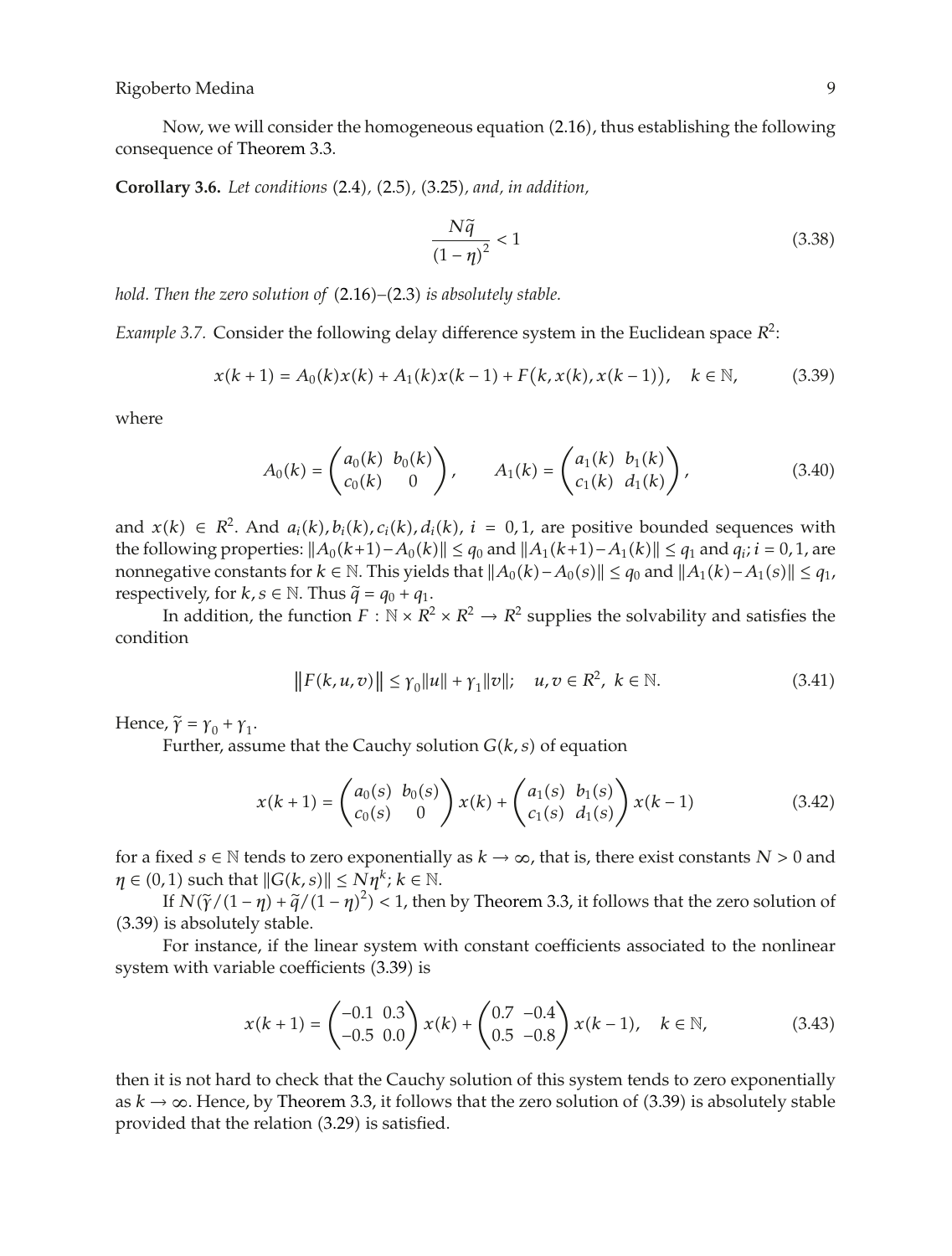#### **4. Linear delay systems**

Now, we will consider an important particular case of (2.2), namely, the linear delay difference system

$$
x(k+1) = A(k)x(k) + B(k)x(k-m); \quad k \in \mathbb{N},
$$
\n(4.1)

where  $x(k) \in C^n$ ,  $A(k)$ , and  $B(k)$  are variable  $n \times n$ -matrices.

In  $[4]$ , were established very nice solution representation formulae to the system

$$
x(k+1) = Ax(k) + Bx(k-m) + f(k),
$$
\n(4.2)

assuming that  $AB = BA$  and det  $A \neq 0$ . However, the stability problem was not investigated in this paper.

Kipnis and Komissarova [6] investigated the stability of the system

$$
x_n = Ax_{n-1} + Bx_{n-k}, \tag{4.3}
$$

where *A*, *B* are  $m \times m$ -matrices,  $x_n \in R^m$ . By means of a characteristic equation, they established many results concerning the stability of the solutions of such equation. However, the case of variable coefficients is not studied in this article.

In the next corollary, we will apply Theorem 3.3 to this particular case of  $(2.2)$ , thus obtaining the following corollary.

**Corollary 4.1.** *Under condition* (3.25), *one assumes that* 

(i) the matrices  $A(k)$  and  $B(k)$  satisfy  $||A(k) - A(s)|| \le q_0 |k - s|$  and  $||B(k) - B(s)|| \le q_1 |k - s|$ , *respectively, for*  $k, s \in \mathbb{N}$ ;  $\lim_{k \in \mathbb{N}} (\|A(k)\| + \|B(k)\|) < \infty;$  $(iii)$ 

$$
\frac{N(q_0 + q_1)}{(1 - \eta)^2} < 1. \tag{4.4}
$$

*Then, the zero solution of*  $(4.1)-(2.3)$  *is absolutely stable.* 

*Remark 4.2.* I want to point out that this approach is just of interest for systems with "slowly changing" matrices.

The purpose of this section is to apply a new method to investigate the stability of system 4.1, which combined with the "freezing technique," will allow us to derive explicit estimations to their solutions, namely, introducing new variables; one can reduce system (4.1) to a delay-free linear difference system of higher dimension. In fact, put

$$
u_1 = x(k), u_2 = x(k-1), \dots, u_{m+1} = x(k-m). \tag{4.5}
$$

Then  $(4.1)$  takes the form

$$
w(k+1) = T(k)w(k), \quad k \in \mathbb{N}, \tag{4.6}
$$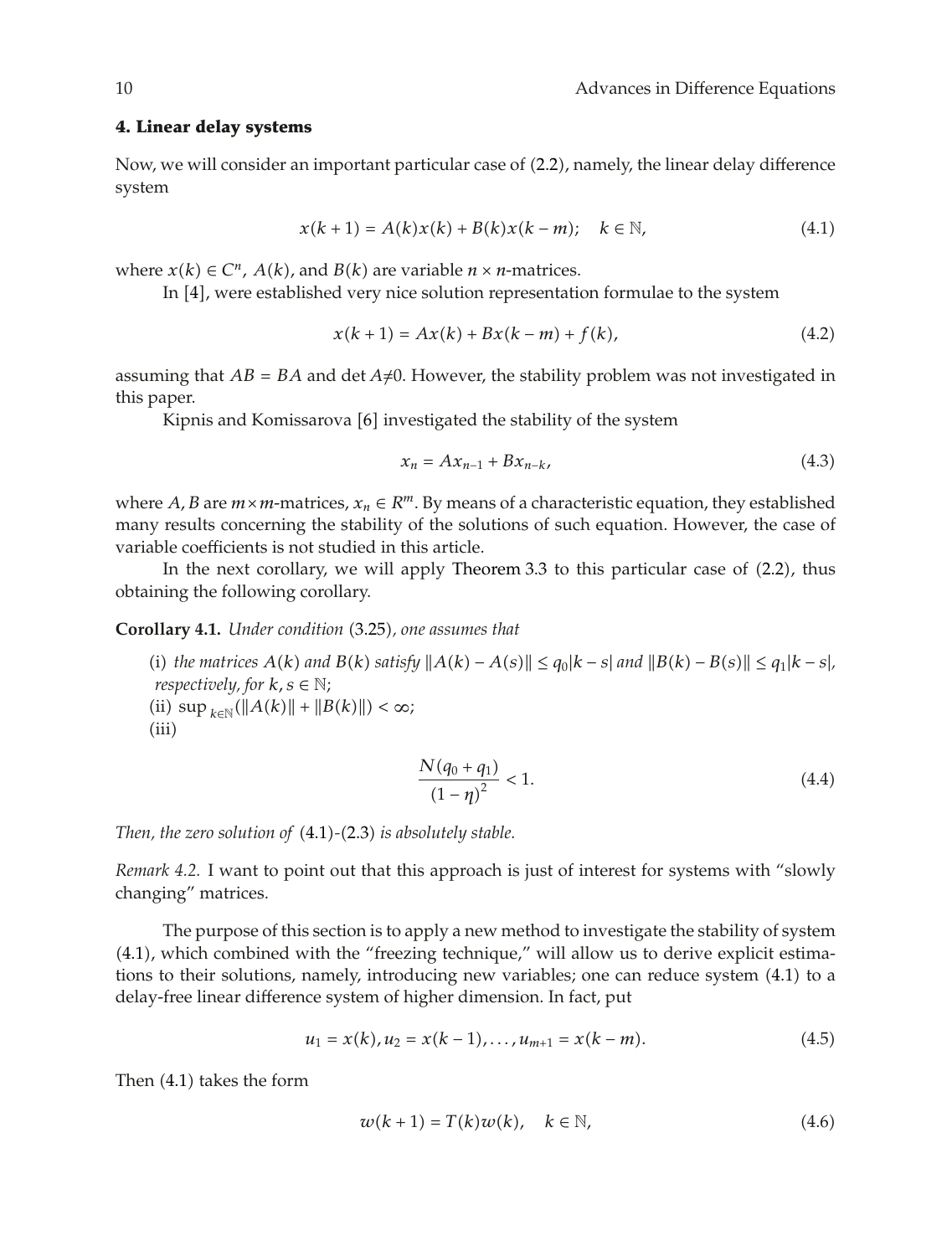where

$$
w(k) = col(u_1(k), u_2(k), \dots, u_{m+1}(k)),
$$
  
\n
$$
T(k) = \begin{bmatrix} A(k) & 0 & \cdots & 0 & B(k) \\ I & 0 & \cdots & 0 & 0 \\ 0 & I & \cdots & 0 & 0 \\ \vdots & \vdots & \cdots & \vdots & \vdots \\ 0 & 0 & \cdots & I & 0 \end{bmatrix}_{(m+1)\times(m+1)}
$$
 (4.7)

where *I* is the unit matrix in *Cn.*

Let  $C^{n(m+1)}$  be the product of  $(m + 1)$  copies of  $C^n$ . Then we can consider (4.6) defined in the space  $C^{n(m+1)}$ . In  $C^{n(m+1)}$ , define the norm

$$
||v||_{C^{n(m+1)}} = \left[\sum_{k=1}^{m+1} ||v_k||_{C^n}^2\right]^{1/2} \quad \text{for } v = \text{col}(v_1, v_2, \dots, v_{m+1}) \in C^{n(m+1)}.
$$
 (4.8)

For an  $n \times n$ -matrix *A*, denote

$$
g(A) = \left[ N^2(A) - \sum_{j=1}^n |\lambda_j(A)|^2 \right]^{1/2},\tag{4.9}
$$

where  $N(A)$  is the Frobenius (Hilbert-Schmidt) norm of a matrix  $A$ ,  $N^2(A)$  = Trace  $(AA<sup>*</sup>)$ , and  $\lambda_1(A), \lambda_2(A), \ldots, \lambda_n(A)$  are the eigenvalues of *A*, including their multiplicities. Here *A*<sup>∗</sup> is the adjoint matrix. If *A* is normal, that is,  $A^*A = AA^*$ , then  $g(A) = 0$ . If  $A = (a_{ij})$  is a triangular matrix such that  $a_{ij} = 0$  for  $1 \le j \le i \le n$ , then

$$
g^{2}(A) = \sum_{1 \le j \le i \le n} |a_{ij}|^{2}.
$$
 (4.10)

Due to [15, Theorem 2.1], for any  $n \times n$ -matrix *A*, the inequality

$$
||A^m|| \le \sum_{k=0}^{m_1} \frac{m! \rho^{m-k}(A) g^k(A)}{(m-k)!(k!)^{3/2}}, \quad m_1 = \min\{n-1, m\}
$$
 (4.11)

holds for every nonnegative integer  $m$ , where  $\rho(A)$  is the spectral radius of  $A$ .

**Theorem 4.3** (see [7]). Assume that

*(i)*  $||T(k) - T(j)||_{C^{n(m+1)}} \le q|k - j|; k, j \in \mathbb{N}$  and  $q = \text{const.} > 0;$ (ii)  $\beta_0 = \sup_{k,l=0,1,...} ||T^k(l)||_{C^{n(m+1)}} < \infty$ ,  $\mu_0 = \sum_{k=0}^{\infty} k \sup_{l=1,2,...} ||T^k(l)||_{C^{n(m+1)}} < q^{-1}$ .

*Then, any solution*  $\{x(k)\}\$  *of* (4.1) *is bounded and satisfies the inequality* 

$$
\sup_{k=1,2,...} ||x(k)||_{C^n} \le \beta_0 ||w(0)||_{C^{n(m+1)}} (1 - \mu_0 q)^{-1},
$$
\n(4.12)

*where*  $w(0) = (\varphi(0), \varphi(-1), \ldots, \varphi(-m))$ , with  $\varphi$  defined in (2.14).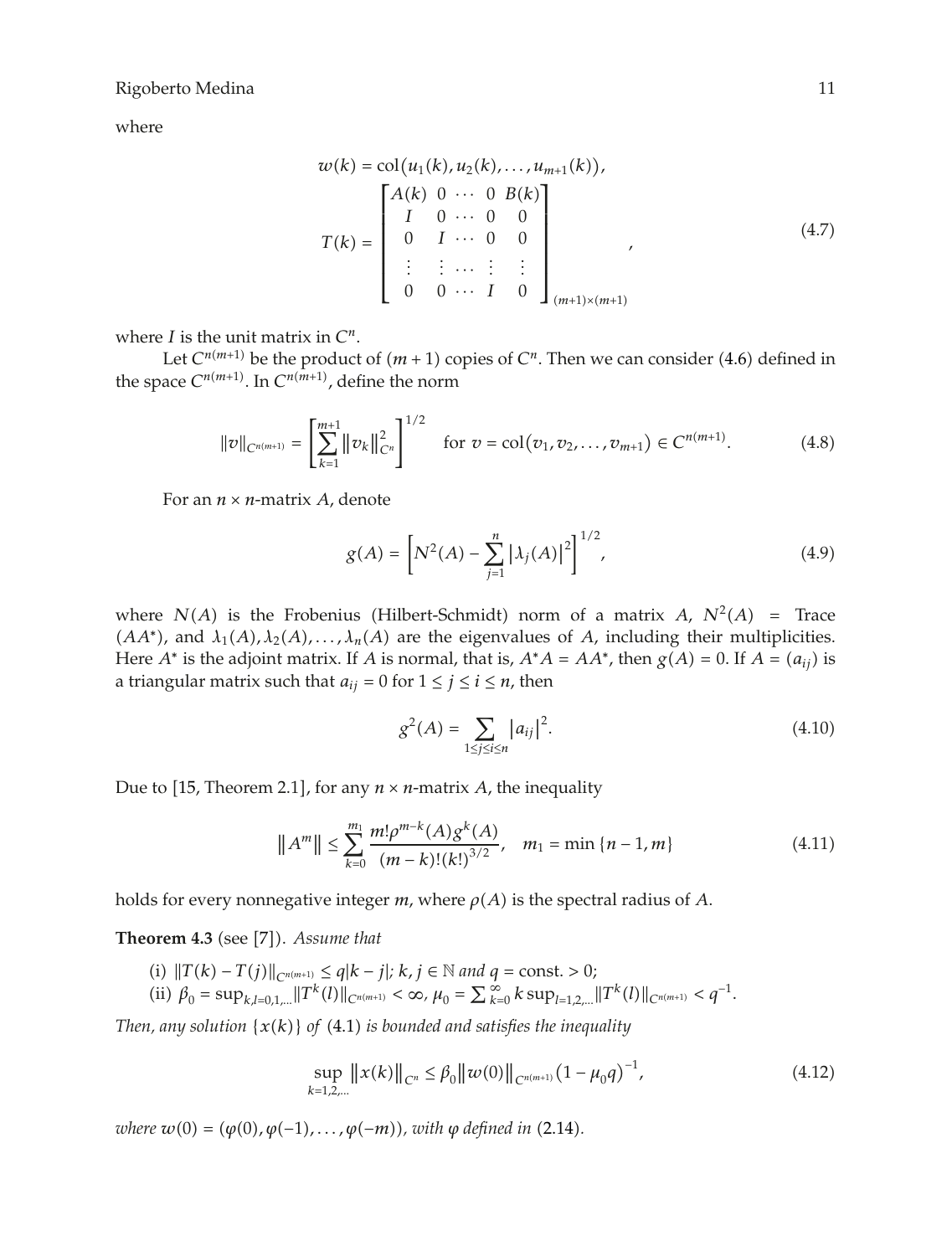*Since the calculation of quantities*  $\beta_0$  *and*  $\mu_0$  *is not an easy task, by* (4.11), *some estimations to these formulae, namely, in terms of the eigenvalues of auxiliary matrices will be driven. In doing so, one assumes that*

$$
\rho_0 = \sup_{l=1,2,...} \rho(T(l)) < 1, \qquad v_0 = \sup_{l=0,1,...} g(T(l)) < \infty,\tag{4.13}
$$

*and denote*

$$
M = \sum_{j=0}^{n(m+1)-1} \frac{(\varphi_j + j)^j \rho_0^{\varphi_j} v_0^j}{(j!)^{3/2}},
$$
\n(4.14)

*where*  $\psi_j = \max\{0, j(1/(\ln(1/\rho_0)) - 1)\}\$  and  $\theta_0 = \sum_{k=0}^{n(m+1)-1}((k+1)v_0^k)/(\sqrt{k!}(1-\rho_0)^{k+2}).$ 

**Corollary 4.4.** *Under condition (i) of Theorem 4.3, let* (4.13) and  $q\theta_0 < 1$  *hold. Then, any solution*  $x(k)$  of  $(4.1)$  *is bounded. Moreover,* 

$$
\sup_{k=1,2,...} ||x(k)||_{C^{n(m+1)}} \le M ||w(0)||_{C^{n(m+1)}} (1 - q\theta_0)^{-1},
$$
\n(4.15)

 $where \ w(0) = (\varphi(0), \varphi(-1), \ldots, \varphi(-m)).$ 

Proof. By  $(4.11)$ , we obtain

$$
\beta_0 \le \sup_{k=1,2,\dots} \sum_{j=0}^{n(m+1)-1} \frac{k! \rho_0^{k-j} v_0^j}{(k-j)!(j!)^{3/2}}.
$$
\n(4.16)

The relation

$$
\frac{k!}{(k-j)!} \le k^j, \quad k \ge j \tag{4.17}
$$

implies that

$$
\sup_{k=j,j+1,\dots} k^j \rho_0^{k-j} \le \max_{x\ge 0} \left\{ (x+j)^j \rho_0^x \right\}. \tag{4.18}
$$

Simple calculations show that

$$
\max_{x \ge 0} \left\{ (x+j)^j \rho_0^x \right\} = \left( \psi_j + j \right)^j \rho_0^{\psi_j} \quad \text{for } k = 1, 2, \dots \tag{4.19}
$$

Thus,

$$
\frac{k!\rho_0^{k-j}}{(k-j)!} \le (\psi_j + j)^j \rho_0^{\psi_j} \quad \text{for } k = 1, 2, .... \tag{4.20}
$$

Hence,  $\beta_0 \leq M$ .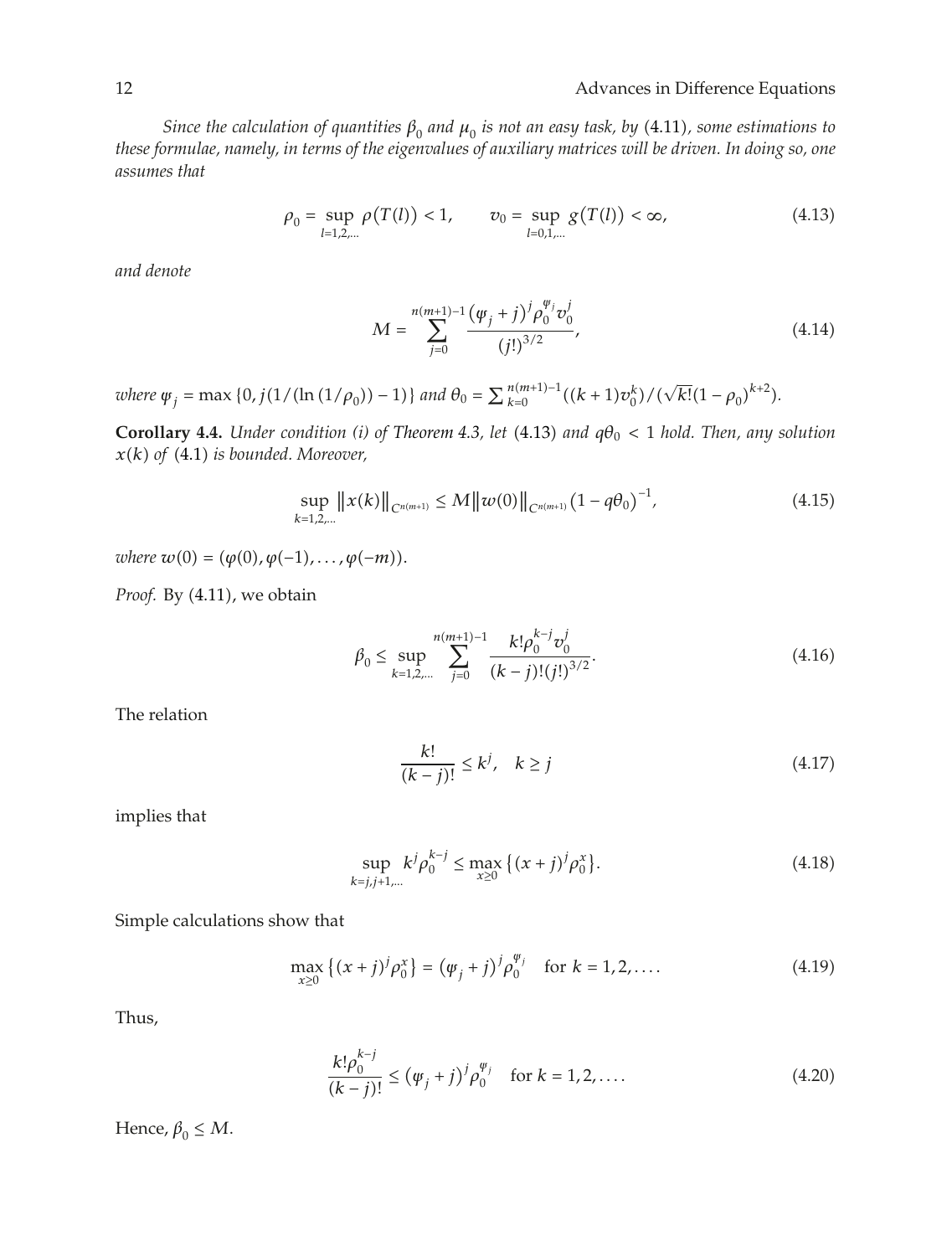On the other hand,

$$
\mu_0 \le \sum_{k=0}^{\infty} \sum_{j=0}^{n(m+1)-1} \frac{k k! \rho_0^{k-j} v_0^j}{(k-j)! (j!)^{3/2}}.
$$
\n(4.21)

But

$$
\sum_{k=1}^{\infty} \frac{k k! z^{k-j}}{(k-j)!} \le \sum_{k=1}^{\infty} \frac{(k+1)! z^{k-j}}{(k-j)!}
$$
\n
$$
= \frac{d^{j+1}}{dz^{j+1}} \sum_{k=1}^{\infty} z^{k+1} = \frac{d^{j+1}}{dz^{j+1}} z (1-z)^{-1}
$$
\n
$$
= (j+1)! (1-z)^{-j-2} \quad \text{for } 0 < z < 1; j = 0, 1, ..., n(m+1).
$$
\n(4.22)

Thus, it follows that

$$
\mu_0 \le \sum_{k=0}^{\infty} \sum_{j=0}^{n(m+1)-1} \frac{k k! \rho_0^{k-j} v_0^j}{(k-j)! (j!)^{3/2}} \le \sum_{j=0}^{n(m+1)-1} \frac{(j+1) v_0^j}{\sqrt{j!} (1-\rho_0)^{j+2}} = \theta_0.
$$
\n(4.23)

 $\Box$ 

*Remark 4.5.* This approach is usually not applicable to the time-varying delay case, because the transformed systems usually have time-varying matrix coefficients, which are difficult to analyze using available tools. Hence, our results will provide new tools to analyze these kind of systems.

#### **Acknowledgments**

The author thanks the referees of this paper for their careful reading and insightful critiques. This research was supported by Fondecyt Chile under Grant no. 1.070.980.

#### **References**

- 1 R. P. Agarwal, *Difference Equations and Inequalities. Theory, Methods, and Applications*, vol. 155 of *Monographs and Textbooks in Pure and Applied Mathematics*, Marcel Dekker, New York, NY, USA, 1992.
- 2 V. Lakshmikantham and D. Trigiante, *Theory of Difference Equations*, vol. 181 of *Mathematics in Science and Engineering*, Academic Press, Boston, Mass, USA, 1988.
- 3 M. Vidyasagar, *Nonlinear Syatems Analysis*, Prentice-Hall, Englewood-Cliffs, NJ, USA, 1978.
- [4] J. Diblík and D. Ya. Khusainov, "Representation of solutions of discrete delayed system  $x(k + 1) =$ *Ax*(*k*) + *Bx*(*k*−*m*) + *f*(*k*) with commutative matrices," *Journal of Mathematical Analysis and Applications*, vol. 318, no. 1, pp. 63–76, 2006.
- 5 S. Elayi and S. Zhang, "Stability and periodicity of difference equations with finite delay," *Funkcialaj Ekvacioj*, vol. 37, no. 3, pp. 401–413, 1994.
- 6 M. Kipnis and D. Komissarova, "Stability of delay difference system," *Advances in Difference Equations*, vol. 2006, Article ID 31409, 9 pages, 2006.
- 7 R. Medina, "Stability analysis of nonautonomous difference systems with delaying arguments," *Journal of Mathematical Analysis and Applications*, vol. 335, no. 1, pp. 615–625, 2007.
- 8 M. Pituk, "Convergence and uniform stability in a nonlinear delay difference system," *Mathematical and Computer Modelling*, vol. 22, no. 2, pp. 51–57, 1995.